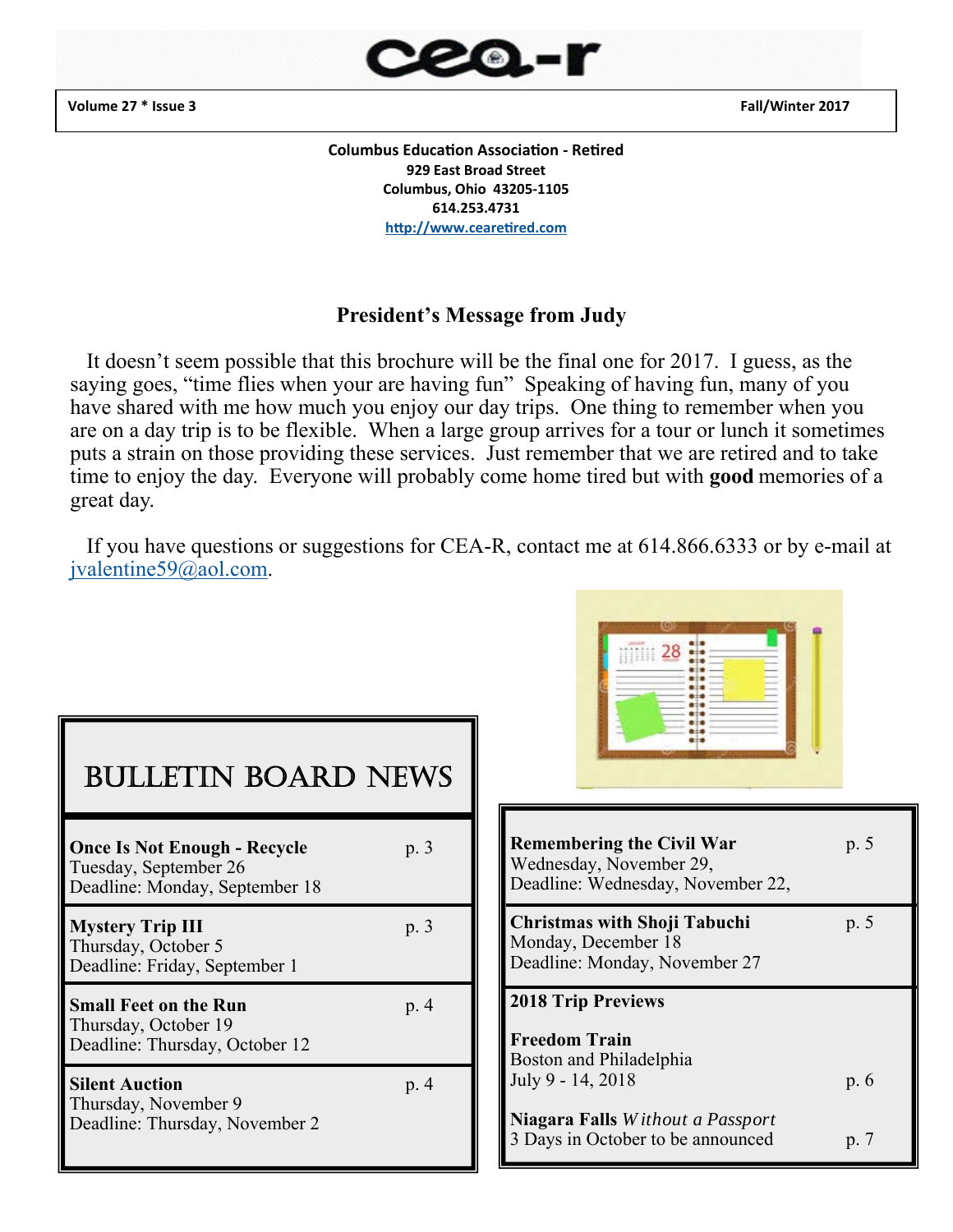#### **BUS PICK UP LOCATIONS**

 When we take a motor coach as our means of transportation to various activities, we usually use two pick-up locations; basically one northwest and one east. It depends on the direction of the trip. The location of the pick-up for each activity will be stated in the respective descriptions. At the present time we are using the following pickup locations. *Note: On each activity, the arrival times are* 

*approximate.* 

#### **EAST: Taylor Square Shopping Center on Rt. 256**

North. Park in the back of the Fifth Third Bank at 288 Taylor Rd. You will be in front of Marshall's & JoAn Fabrics. Directions from 1-70 East: Travel east on 1-70 to exit 1 12B. The exit sign says Reynoldsburg West. (The exit is west when you start but you will enter on R. 256). Turn right (North) to the first light (0.2 mi.). Turn left on Taylor Road. You are there.

#### **NORTHWEST: Olentangy Plaza**

**5005 Olentangy River Rd** Rte. 315 North to Bethel Rd exit, turn left (west) onto Bethel Rd. Go to the  $2<sup>nd</sup>$  light and turn left into the parking area of the Olentangy Plaza. Park in front of the stores just west of MicroCenter near the access road. Do not park in front of the MicroCenter.



|         | <b>CEA</b>                                                                          |
|---------|-------------------------------------------------------------------------------------|
| 83<br>n | <b>Membership Form</b><br>Mail to CEA, 929 E. Broad St., Columbus. OH<br>43205-1105 |
| .<br>S  |                                                                                     |
|         |                                                                                     |
|         |                                                                                     |
|         |                                                                                     |
|         |                                                                                     |
|         |                                                                                     |
|         |                                                                                     |
|         |                                                                                     |
|         | <b>Dues:</b> Life \$100 (\$50 if retired prior to January, 2000)<br>or Yearly \$10  |
|         |                                                                                     |
|         | Check: teacher retired teacher<br>Last building assigned                            |
|         | Note: CEA VOICE is available on the CEA<br>Website: www.ceaohio.org.                |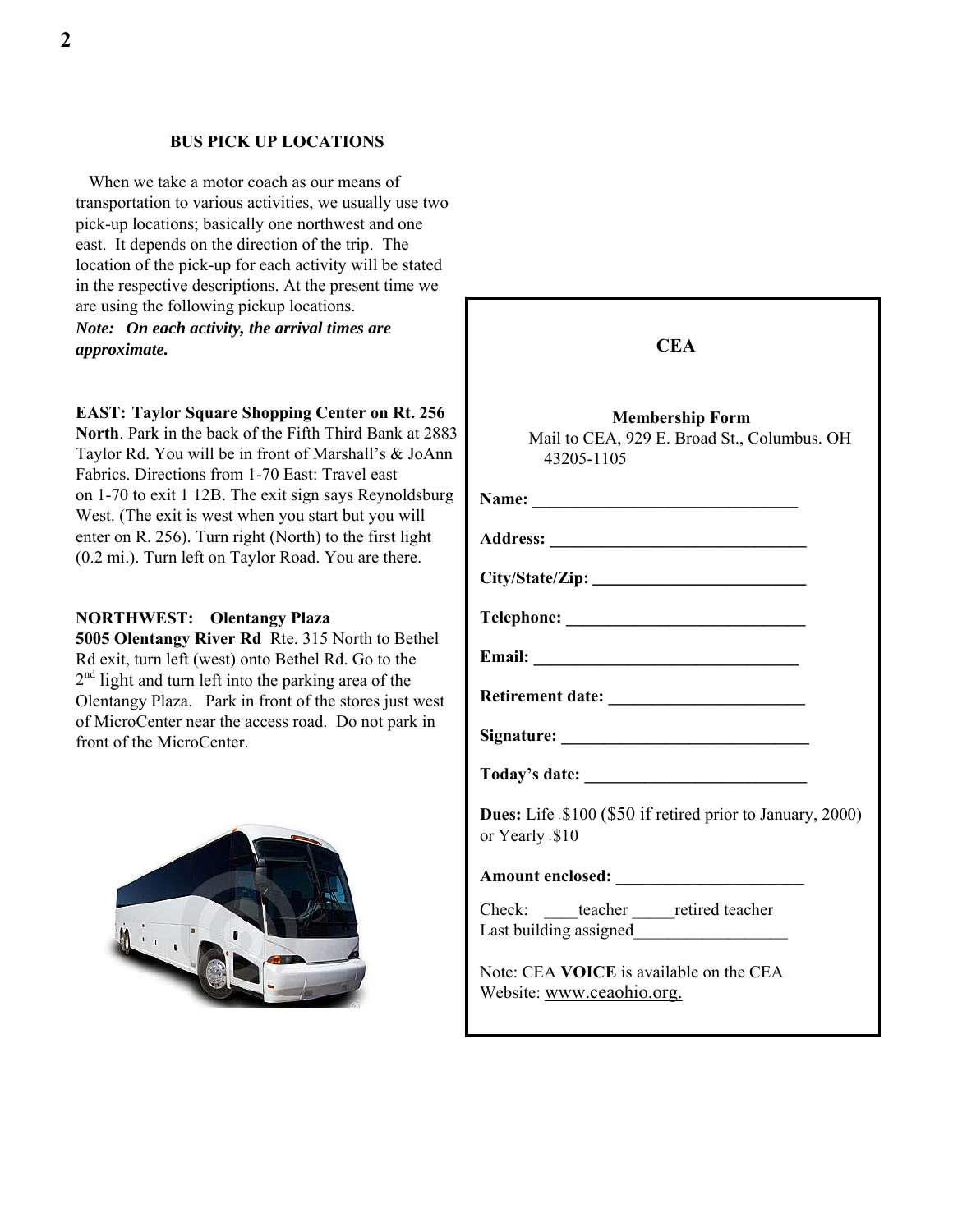### **Once Is Not Enough… Recycle**



| <b>Event:</b>       | Tour and Lunch                            |
|---------------------|-------------------------------------------|
| Date:               | Tuesday, September 26, 2017               |
| <b>Places:</b>      | Rumpke Recycling Center and               |
|                     | Cap City Fine Diner                       |
| Time:               | First group $-10:15$ AM to $1:00$ PM      |
|                     | Second group - 11:45 - 2:30 PM            |
| Sign-in:            | First group - 10:15 - 10:30 AM            |
|                     | <b>Rumpke Recycling Center</b>            |
|                     | 1191 Fields Avenue                        |
|                     | Second group - 11:45 AM - Noon            |
|                     | Cap City Fine Diner                       |
|                     | 1299 Olentangy River Road                 |
| Lunch:              | Mark choice on your reservation form      |
|                     | #1 - Cap City Meatloaf                    |
|                     | #2 - Pecan Crusted Pork Chop              |
|                     | #3 - Black & Blue Salmon Salad            |
|                     | All served with Baker's Daily Dessert,    |
|                     | coffee, tea or soda.                      |
| Cost:               | \$31 (lunch entrée, dessert, tax and tip) |
| <b>Deadline:</b>    | Monday, September 18, 2017                |
| <b>Reservation:</b> | Mail check and form to Jeanne Stoll       |

 Ever wonder how discarded items (both clean and dirty) are recycled to be used once again? During a walking tour of the facility, guests will learn about the technology used at **Rumpke's state-of-the-art facilities**  and see recyclables sorted and separated. The tour will also include an explanation of acceptable and unacceptable materials, an overview of Rumpke's recycling operations and a chance for questions.

#### **First group's schedule:**

 10:30 AM - tour Rumpke Recycling Center Noon - lunch at Cap City Fine Diner **Second group's schedule**  Noon - lunch at Cap City Fine Diner 1:30 PM - tour Rumpke Recycling Center

#### **Things to consider:**

- Parking at Rumpke is limited so we are encouraged to car pool if possible.
- Be sure to wear closed toe & backed shoes.
- Guest must be able to climb stairs without assistance
- The tour is not recommended for medical conditions impacted by dust or noise.
- There are also magnets that may impact medical devices.
- Long pants and long sleeves are also recommended.

**\*\*Maximum of 15 per tour for a total of 30 guests\*\*** 

# **Mystery Trip III**



| <b>Event:</b>               | Tours, lunch, performance and treat                     |  |  |
|-----------------------------|---------------------------------------------------------|--|--|
| Date:                       | Thursday, October 5, 2017                               |  |  |
| Time:                       | $7:00$ AM - 8:15 PM                                     |  |  |
| <b>Places:</b>              | Can't tell!                                             |  |  |
| Lunch:                      | Yes, there will be lunch with dessert!                  |  |  |
| Menu:                       | Tasty!                                                  |  |  |
| <b>Bus Schedule:</b>        |                                                         |  |  |
| Arrive:                     | Pick-up $#1$ - NW 7:00 AM                               |  |  |
| Depart:                     | $7:15 \text{ AM}$                                       |  |  |
| Arrive:                     | Pick-up #2 - East 7:30 AM                               |  |  |
| Depart:                     | 7:45 AM                                                 |  |  |
| <b>Return Bus Schedule:</b> |                                                         |  |  |
| Arrive:                     | Pick-up #2 - East 7:30 PM                               |  |  |
| Arrive:                     | Pick-up $#1$ - NW 8:15 PM                               |  |  |
| Cost:                       | \$102 (bus, tour guides, tours, lunch,                  |  |  |
|                             | performance, treat, tax and tips)                       |  |  |
| <b>Deadline:</b>            | Friday, September 1, 2017                               |  |  |
|                             | <b>Reservation:</b> Mail check and form to Jeanne Stoll |  |  |
|                             |                                                         |  |  |

- Have you ever eaten in the middle of Main Street???
- Do you know what Teachers Pet, the Principal and the Class Clown have in common???



FYI: The activities will be primarily inside so you can dress accordingly.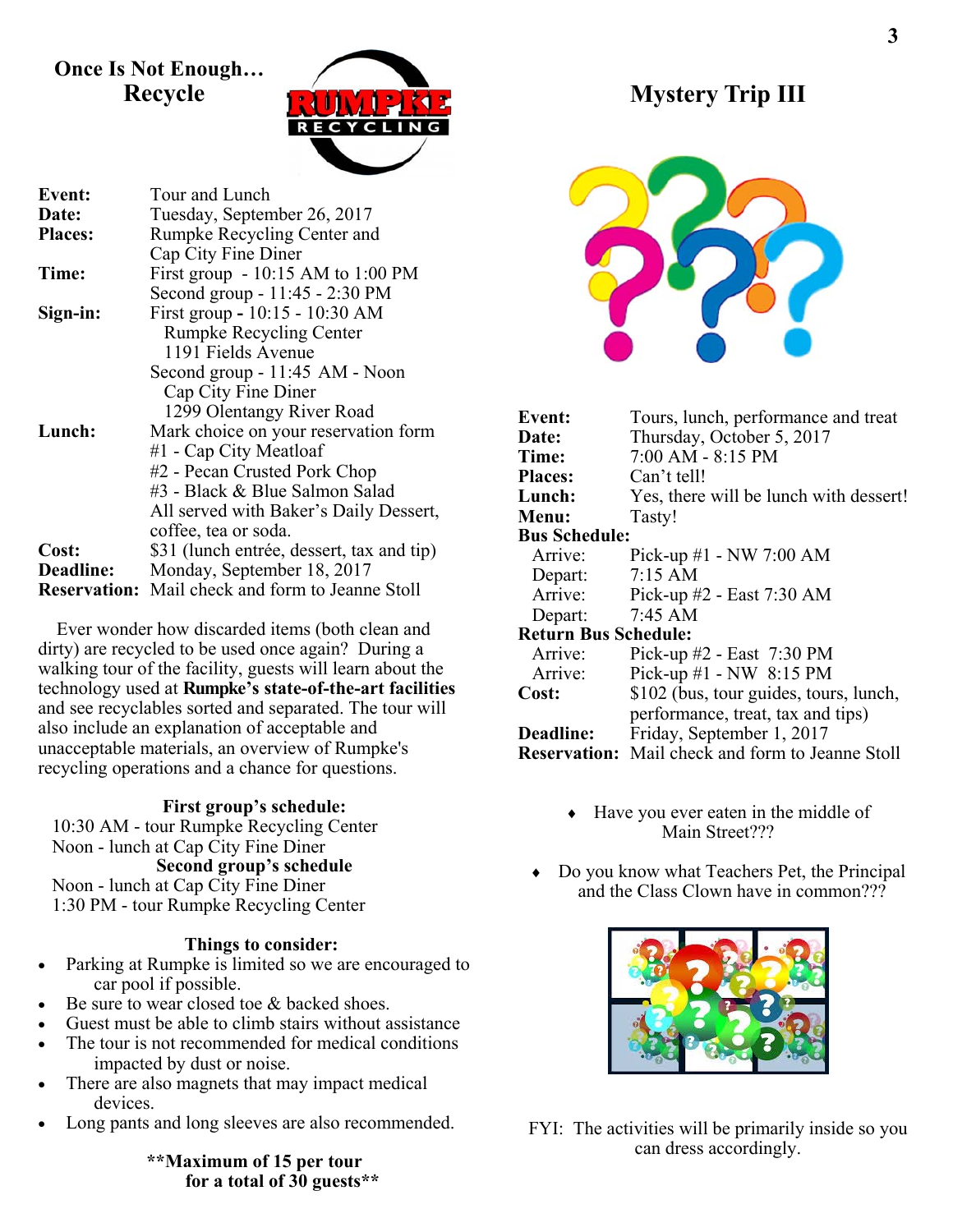# **4 Small Feet on the Run**



| Event:          | Lunch and speaker                                       |
|-----------------|---------------------------------------------------------|
| Date:           | Thursday, October 19, 2017                              |
| Time:           | 11:30 AM - 2:00 PM                                      |
| Sign-in:        | 11:30 AM - Noon                                         |
| Place:          | Schmidt's Restaurant and Sausage                        |
|                 | Haus                                                    |
|                 | 240 E. Kossuth Street                                   |
| Lunch:          | Noon - 1:00 PM                                          |
| Menu:           | <b>Traditional German Buffet:</b>                       |
|                 | bratwurst, Bahama Mama, baked                           |
|                 | chicken, German potato salad,                           |
|                 | sauerkraut, green beans, salad                          |
|                 | applesauce, mini cream puffs,                           |
|                 | coffee and tea.                                         |
| <b>Speaker:</b> | Sieglinde Martin                                        |
| Cost:           | \$20 (lunch, tax and tip)                               |
| Deadline:       | Thursday, October 12, 2017                              |
|                 | <b>Reservation:</b> Mail check and form to Jeanne Stoll |

 Our speaker is **Sieglinde Martin**, author of the book *Small Feet on the Run.* The book tells the stories of eighteen children who lived in Germany and other parts of Europe during World War II. These true stories bear eyewitness accounts of the lives of civilians during this historical time. A number of these children emigrated to the United States and six of them settled in Columbus, Ohio contributing to the diversity of our community.

 Mrs. Martin was born in 1940 at the beginning of World WAR II in Langerfeld, Germany. She came to the United States in 1964 for a post-graduate traineeship in physical therapy. She met and married Dr. Gerhard Martin, from Danske, Germany. They had four children and made their home in Columbus.

 The tales of the children in the book are thought provoking and sure to bring their stories to life.



| <b>Event:</b> | Silent Auction & lunch                                  |
|---------------|---------------------------------------------------------|
| Date:         | Thursday, November 9, 2017                              |
| <b>Place:</b> | Berwick Party House                                     |
|               | 3250 Refugee Road                                       |
| Time:         | 10:00 AM to 2:00 PM                                     |
| Sign-in $\&$  |                                                         |
| Set-up:       | $10:00 - 10:30$ AM                                      |
| Lunch:        | Noon                                                    |
| Menu:         | Buffet of soup/salad, fried                             |
|               | mushrooms, dessert and drink                            |
| Cost:         | \$15 (lunch, tax and tip)                               |
| Deadline:     | Thursday, November 2, 2017                              |
|               | <b>Reservation:</b> Mail check and form to Jeanne Stoll |

 Pack up those retired items you are storing and no longer want. Bring them to this friendly, fun-filled event to generate funds for the **Moler Market**.

 November is a great time to not only get rid of unwanted Christmas decorations, and other items like kitchenware, pictures, baskets, office supplies, etc., but you may also find something you want to purchase for yourself or for your family. Do your friends or family have those great, little gift exchanges? This may be the perfect place to pick up that special, little something. One never knows what will show up on the tables!

 Silent bidding begins at 10:30 and pauses at noon for a delicious buffet lunch by the chef at the **Berwick Party House.** After lunch there will be a short time to look over the items once again and make your final bid. Items not sold will be sold by live auction by our very own vivacious auctioneer, Lee Montgomery.

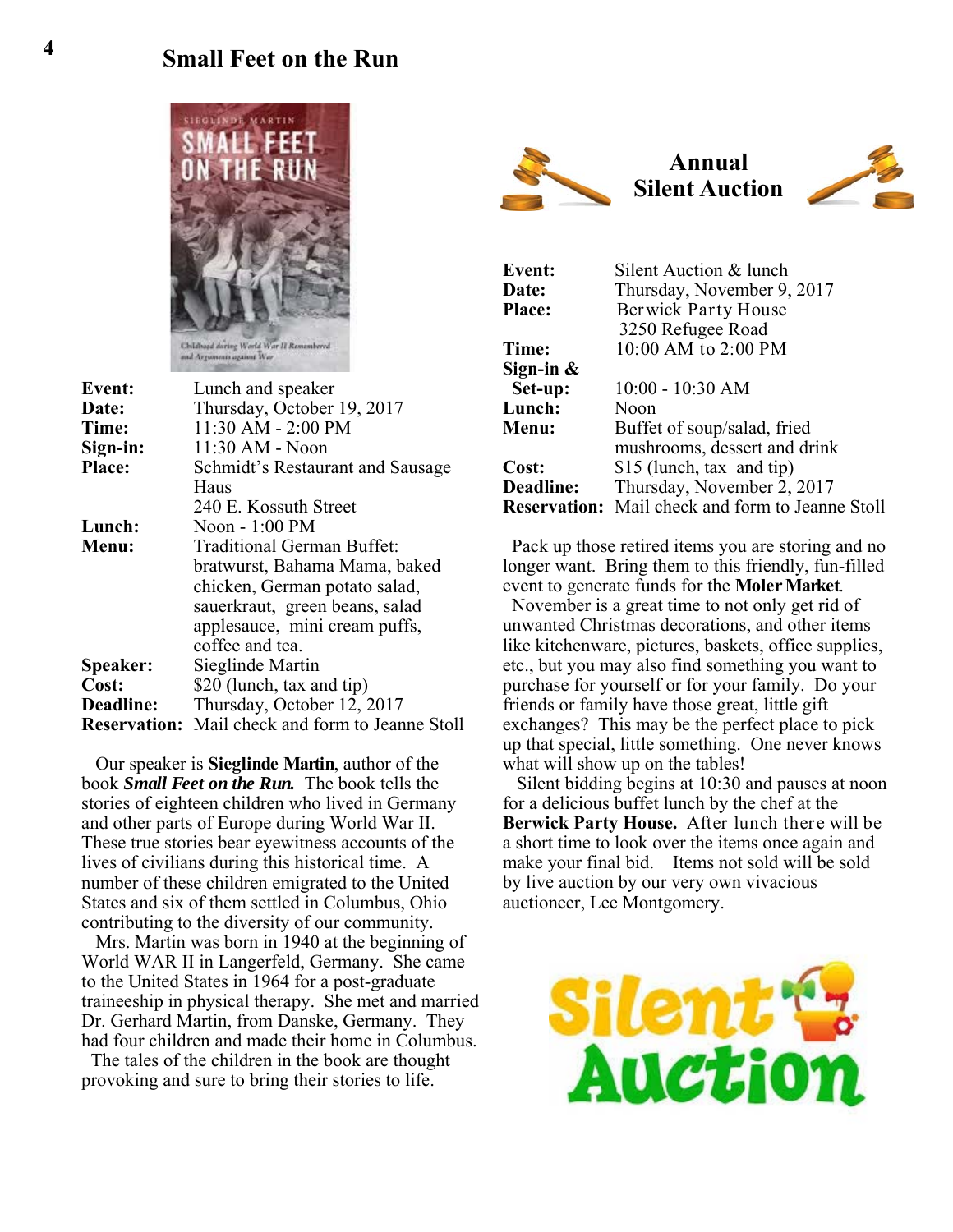## **Remembering the American Civil War**

| <b>Event:</b> | Lunch and speaker                                       |
|---------------|---------------------------------------------------------|
| Date:         | Wednesday, November 29, 2017                            |
| Time:         | 11:30 AM - 2:00 PM                                      |
| Sign-in:      | 11:30 AM- Noon                                          |
| <b>Place:</b> | Clintonville Woman's Club                               |
|               | 3951 North High Street                                  |
| Lunch:        | Noon - 1:00 PM                                          |
| Menu:         | Ham loaf, au gratin potatoes,                           |
|               | tossed salad, rolls, white chocolate                    |
|               | raspberry cake, tea and coffee.                         |
| Speaker:      | Bill Foley, Civil War Reenactor                         |
| Cost:         | \$27 (speaker, lunch, tax and tip)                      |
| Deadline:     | Wednesday, November 22, 2017                            |
|               | <b>Reservation:</b> Mail check and form to Jeanne Stoll |



 **Bill Foley** is a great storyteller who will interact with those in attendance with interesting facts told in a way that will bring history to life. He will engage the group with incredible stories about the **American Civil War.** Dressed as a soldier, Bill will describe the daily life of a soldier. He will tell us about the tremendous real life struggles as this common soldier. And as this soldier, he will interact with his audience and engage us in the American Civil War. He will also bring a display of related items.

 Bill is a Columbus native but spent summers visiting relatives in Gettysburg. In addition to being a musician, Bill has studied acting and performed in hundreds of plays, films, commercials and various live productions for over 25 years.

 Whether you are an avid history buff or just interested in knowing more about the Civil War, Bill loves nothing more than nurturing people's interest in history, through exciting real life stories and insights that bring history out of books and into life.

#### *A Christmas with*  **Shoji Tabuchi**

![](_page_4_Picture_7.jpeg)

| Event:           | Lunch and show                                          |
|------------------|---------------------------------------------------------|
| Date:            | Monday, December 18, 2017                               |
| Time:            | 11:45 AM - 3:00 PM                                      |
| Sign-in:         | 11:45 AM - Noon                                         |
| <b>Place:</b>    | Villa Milano                                            |
|                  | 1630 Schrock Road                                       |
| Lunch:           | Noon - 1:30 PM                                          |
| Menu:            | To be determined                                        |
| Show:            | $1:30 - 3:00 \text{ PM}$                                |
| <b>Cost:</b>     | \$68 (includes lunch and show)                          |
| <b>Deadline:</b> | Monday, November 27, 2017                               |
|                  | <b>Reservation:</b> Mail check and form to Jeanne Stoll |

 Come and see this unforgettable holiday show featuring a 15 member cast. You will not only hear many of your favorite Christmas and Holiday music, but tunes from Broadway and Movie shows, Pop Jazz, Swing and Classical, ... all melded with class, warmth, humor and professional perfection. With this sense of musical perfection, Shoji searched long and hard for the right professional musicians to form his band. It is with great pride and affection that he introduces each and every member, all of whom have one or more degrees in music.

 Their repertoire includes everything from country to classic, played with all the subtlety or verse, as the music demands, of a gifted musical organization. Their creativity ranges from dancing with twirling cowboy ropes to lively polkas to dancing the Sugar Plum Fairy on toe during a special Christmas performance. Since the days of the Old Testament, song has been an expression of joy, uplifting the spirit.

 Tickets will be mailed to you at the address on your check unless otherwise directed.

#### **Maximum of 50 Tickets**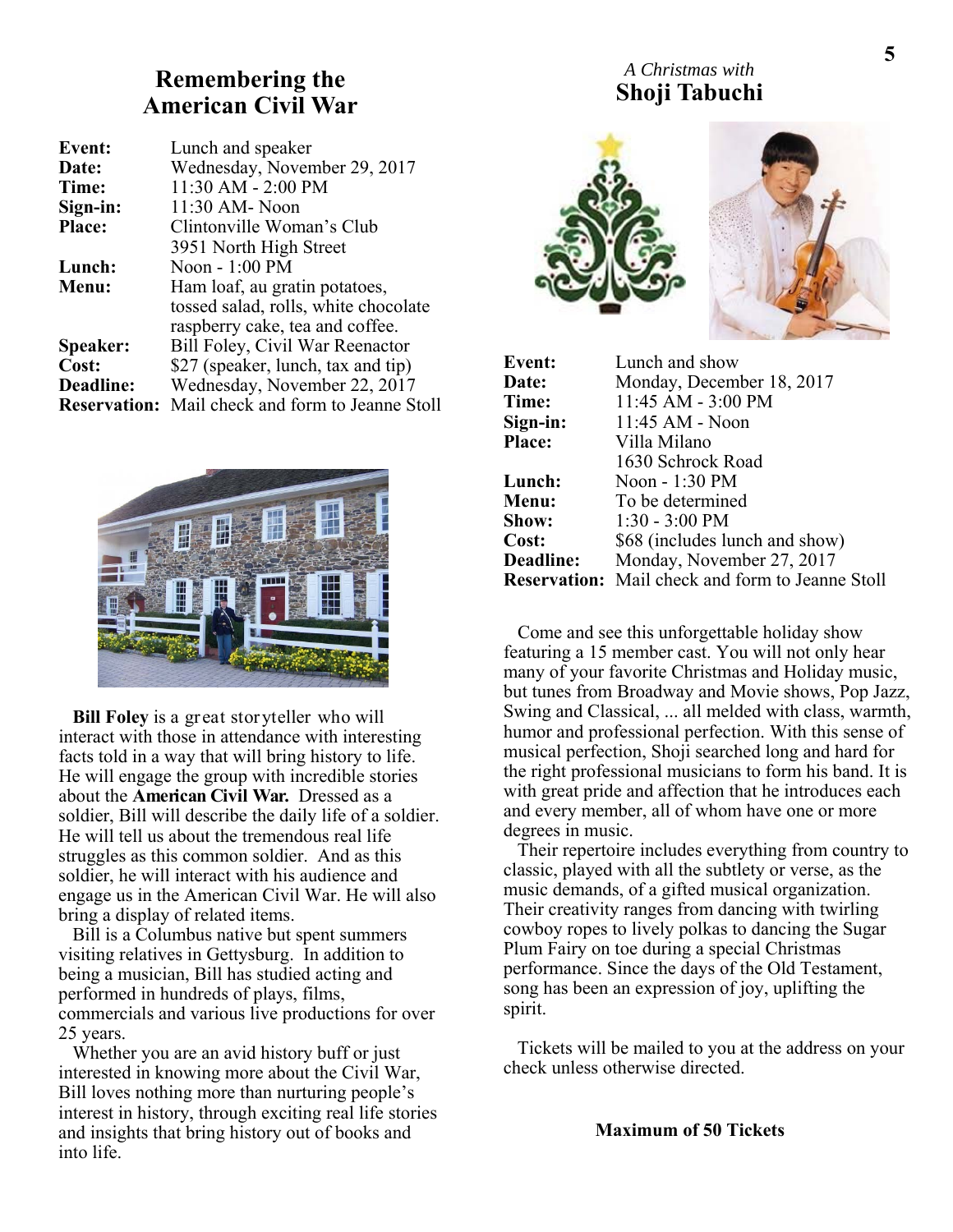# **Looking ahead to CEA-R trips in 2018**

More information and registration forms in the Spring/Summer 2018 Brochure

![](_page_5_Picture_2.jpeg)

![](_page_5_Picture_3.jpeg)

**Freedom Train**  July 9 -14, 2018

 This will be an exciting journey on the "Freedom Train" as you visit **Boston** and **Philadelphia**. Tour highlights include the Freedom Trail of Boston, visits to Faneuil Hall, Quincy Market and the JFK Library. You will take a ride on Amtrak from Boston to Philadelphia where you will have a guided tour of Independence Park and visit Penn's Landing, Independence Seaport Museum, the Museum of the American Revolution and the National Constitution Center. Enjoy dinner aboard the Historic Moshulu, the worlds oldest and largest remaining square rigged sailing vessel.

![](_page_5_Picture_6.jpeg)

![](_page_5_Picture_7.jpeg)

![](_page_5_Picture_8.jpeg)

![](_page_5_Picture_9.jpeg)

![](_page_5_Picture_10.jpeg)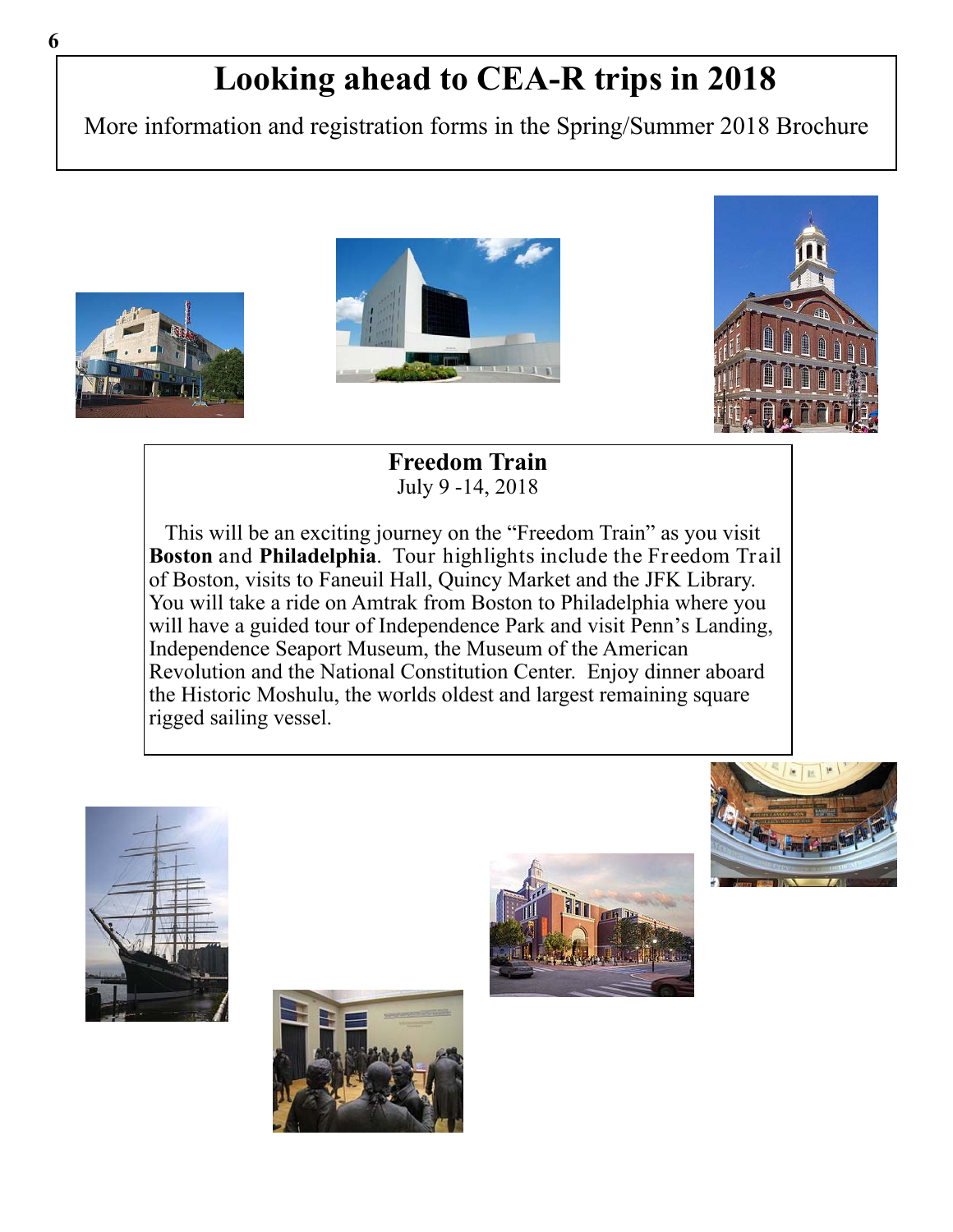![](_page_6_Picture_0.jpeg)

![](_page_6_Picture_1.jpeg)

![](_page_6_Picture_2.jpeg)

**Niagara Falls** *Without a Passport*  Three days in October (to be announced)

 Your tour will depart and arrive at 21 Brix Winery for a tasting before heading to the Seneca Resort and Casino Hotel. Your hotel is near Niagara Falls State Park. Those who have a passport can walk across the bridge to the Canadian side if they wish. Your hotel is so close to the Falls you can hear them and see the mist! On day 2 enjoy a Lockport Locks and Erie Canal Cruise followed by an included lunch and a ride on the Maid of the Mist to get up close and personal with the Falls. Your final day will begin with a visit to Jamestown - hometown to Lucy. Enjoy a guided tour of the town and a visit to the Lucy Desi Museum and Center of Comedy before heading home.

![](_page_6_Picture_5.jpeg)

![](_page_6_Picture_6.jpeg)

![](_page_6_Picture_7.jpeg)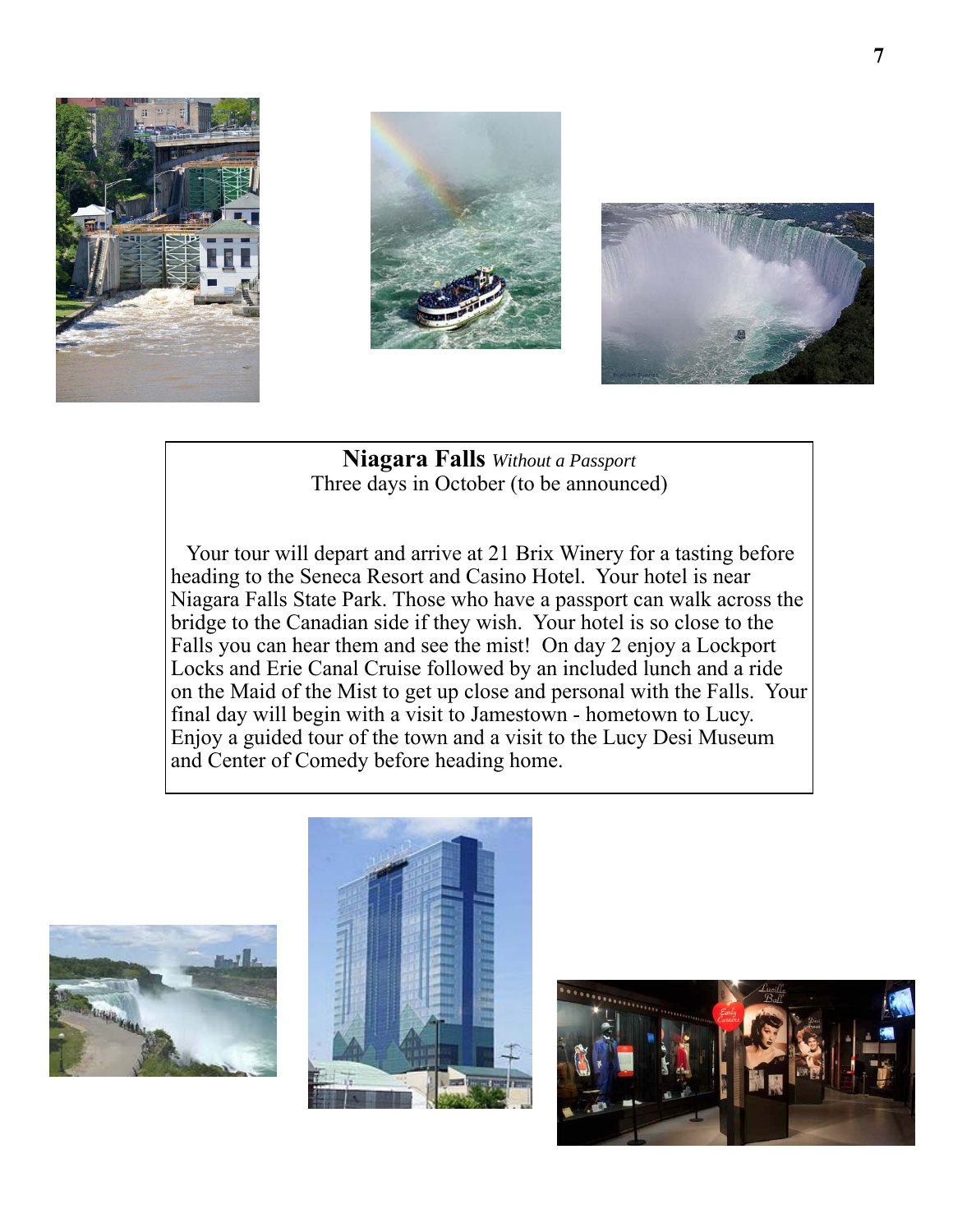### **Scholarships**

 This year CEA-R awarded two \$1000 scholarships to Danielle Wilson and Jacob Sebetich whose parents are employed by Columbus City Schools.

#### **Note from Jacob**

*Dear CEA-R and Scholarship Committee,* 

 *Thank you so much for the scholarship this year. It was an honor to be recognized among the recipients at such a nice dinner.* 

 *This scholarship will be so helpful as I begin my "OU to LA" program in August.* 

 *Thanks again!* 

*Sincerely,* 

*Jacob Sebetich* 

#### **Book Club**

 After taking the summer off, the Book Club will resume on September 12. They meet the second Tuesday of the month at the Griswold Center, 777 N. High St. at 161 and High St. at 1:30 PM.

If you have questions, contact Doris Eishenser-Gordon at 614.882.9308

# **United Negro College Fund**

 CEA-R recently donated \$100 to the Columbus City Schools UNCF-Workplace Campaign Drive. Below is the thank you note from CEA dated 3/1/17.

#### *Dear CEA-R,*

*Thank you so much for your generous donation to the UNCF Workplace Campaign Drive. "A mind Is A Terrible Thing to Waste"* 

 *Sincerely, CEA* 

#### **CEA-R Notes**

 After taking a short break during the summer months the "Notes" will resume practice on Wednesday, September 6 at 10:00 at Epworth United Methodist Church, 5100 Karl Rd. New singers are always welcomed.

If you would like the "Notes to perform for your group, contact director, Bobbie Mills at: 614.888.0683 or rmills317@earthlink,com.

#### **Toiletries**

**C** 

**U** 

**B** 

**L** 

 Yes, we are still collecting toiletries for the homeless! CEA-R member, Nancy White, takes them on the third Sunday of the month when her church provides breakfast for the homeless at New Life Methodist Church. Bring your items to any meeting and they will be given to Nancy.

# **&**

![](_page_7_Picture_23.jpeg)

# **50-50 Raffle**

 At the annual meeting in June, a check for \$1118 was presented to Jon Olson to use with the Columbus City Schools Chess program.

 A new project for the 50-50 raffle money will be the *Moler Market* at Moler Elementary School. More information about this project is on page 9 of this brochure.

#### **New Project**

 CEA-R will be participating in the *Donation Drive for Dignity* this year. To do this we will be collecting feminine hygiene products at our "in town meetings." These products will then be given to Columbus City School Nurses to distribute to middle and high school girls.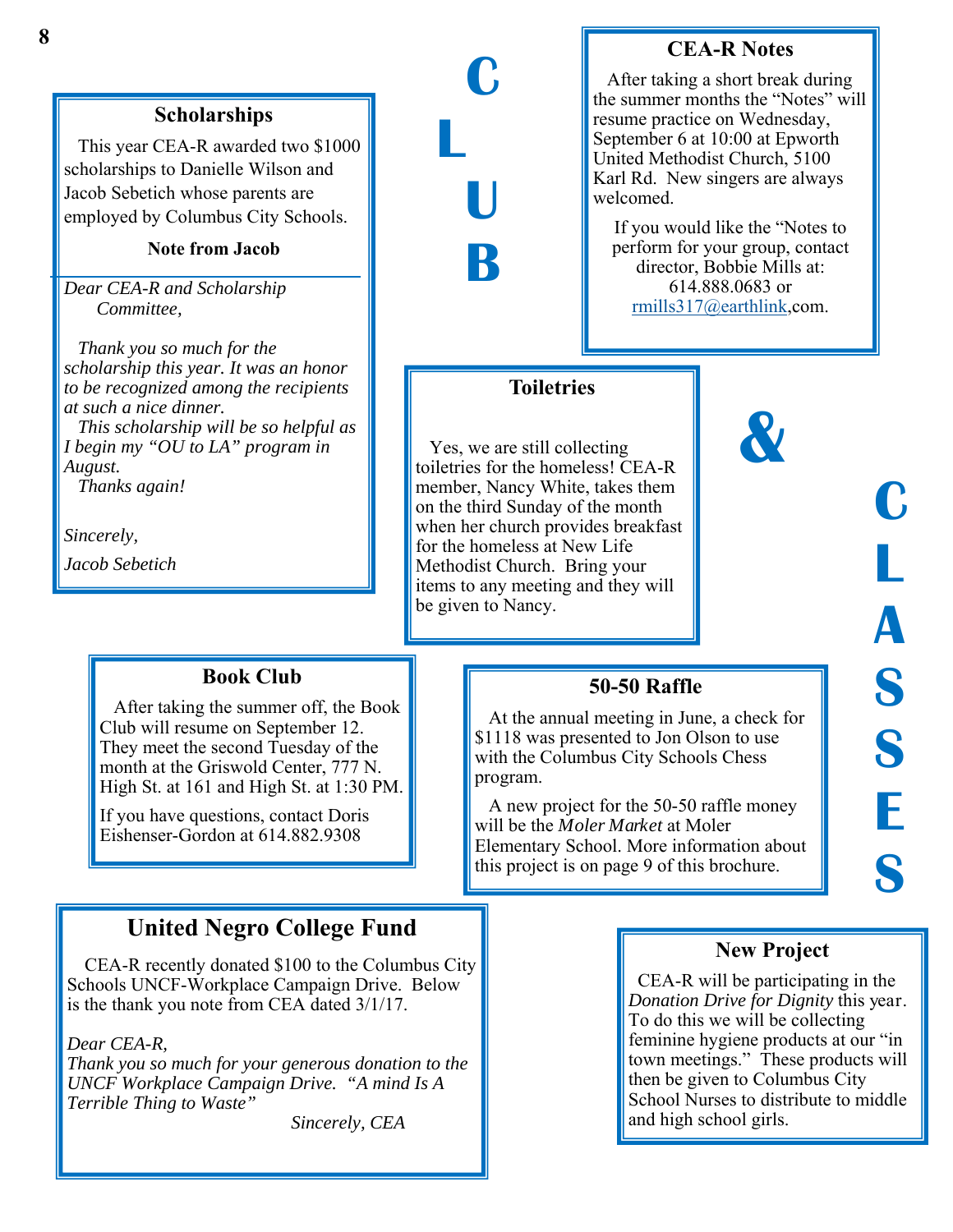# New for CEA-R

# **Moler Market**

 At most of CEA-R events, a 50/50 drawing is held. Half of the proceeds goes to the winner of the drawing and half goes to the charity that CEA-R has chosen. The chosen charity runs for two years and then a new charity is selected for the next two years. The membership is asked to submit proposals for these charities with the stipulation that the charity must in some way benefit children of the Columbus City Schools. Your CEA-R Board has selected the **Moler Market** as the 50/50 charity for the next two years. The principal at Moler has instigated a program to promote parent participation in their child's education and in the various areas in the school. Below is a note describing this program.

*"The Moler Market is a small space in our school that holds shampoo, conditioners, diapers, wipes, feminine hygiene products, laundry products, and a variety of other household products that are not allowed to be purchased with food stamps. Parents are able to earn points by volunteering in the building, filling out emergency cards, turning in any other needed documents, visiting their child's classroom, attending Open House, conferences, etc. The points are used as money to purchase the above mentioned items. The Market is open two times per week for parents to shop and open at all school functions."* 

Lee A. DuMond, Principal of Moler Elementary School

# **A New CEA-R Web Site**

 Have you ever misplaced your CEA-R Brochure and you either want to sign up for an event or you need to know the details of an event that you have signed up for? Well, we have a wonderful web site for CEA-R that not only keeps members up-to-date on pertinent information of interest to members but also has the complete brochure on line including the registration form. This is a wonderful resource in so many ways.

 Mark Lensenmayer is our web master and has informed us that we will soon have a new web address. Below is a note from Mark:

 *"The CEA-R website will be moving soon to a new format and a new location. The new location will be cearetired.com. Move will be made by July 4. …...This new website will make it MUCH easier to post the brochure and add information."* 

Mark Lensenmayer, Webmaster for CEA-R Website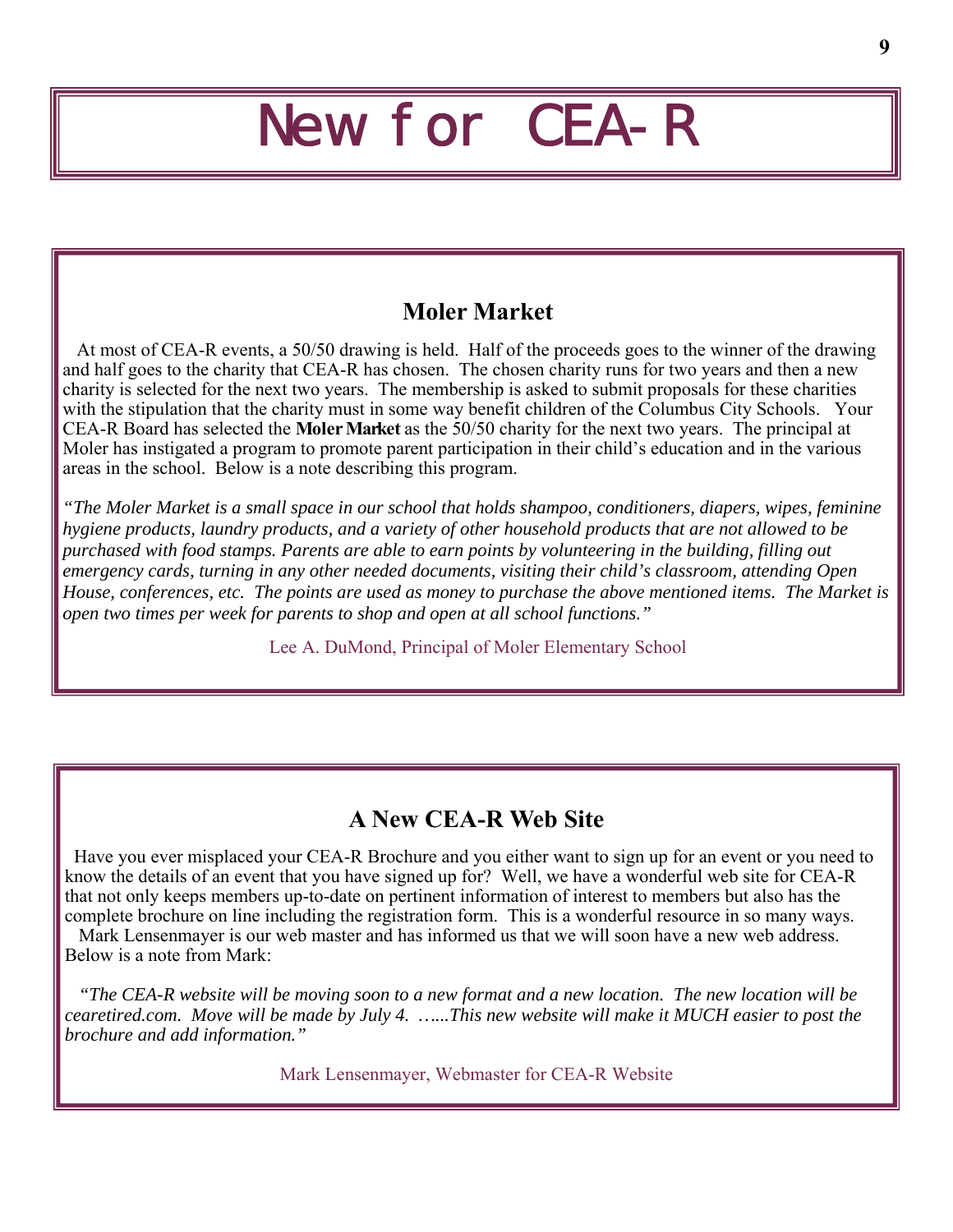| Barbara (Bebe) Nekle          | March 9, 2017  |
|-------------------------------|----------------|
| Pearl Sara Aggas              | March 9, 2017  |
| Eileen Young                  | March 15, 2017 |
| Lynn A. Balthasar Martín      | March 24, 2017 |
| Barbara Moore                 | March 27, 2017 |
| Walter (Leon) Híggíns         | March 28, 2017 |
| Lester J. Flynn               | Apríl 6, 2017  |
| Carol Ann Freshwater O'Bríen  | Apríl 10, 2017 |
| Nancy P. Ríchards             | Apríl 10, 2017 |
| Susanna Welker                | Apríl 11, 2017 |
| Margaret Anna Lutsch          | Apríl 15, 2017 |
| Fredríc (Ríc) J. Vohlers      | Apríl 24. 2017 |
| ursula E. Holloway            | Apríl 25, 2017 |
| Mathew Robert Andree          | Apríl 27, 2017 |
| Lloyd G. Evans                | Apríl 27, 2017 |
| Collen Maríe Collíns Houser   | Apríl 29, 2017 |
| Glenn (Bo) Baker              | May 1, 2017    |
| Sara Marble Merrítt           | May 4, 2017    |
| Deborah Maríe Thyer           | May 4, 2017    |
| Dolores Alexander Randoph     | May 4, 2017    |
| Bonníe Lee Whíttíngton        | May 6, 2017    |
| Donald L. Físher              | May 12, 2017   |
| Díann Cassandra Coleman       | May 12, 2017   |
| Eugen Peter (Pete) Dragonette | May 13, 2017   |
| Míchael Kenneth Dattolíco     | May 15, 2017   |
| Helga Muladore                | May 16, 2017   |
| Gretchen Ann Haas             | May 20, 2017   |
| Andrew N. Denman              | May 20, 2017   |
| Olívía Tunley Mítchell        | May 22, 2017   |
| Ruby Lenora Battle Carter     | May 29, 2017   |

![](_page_9_Picture_1.jpeg)